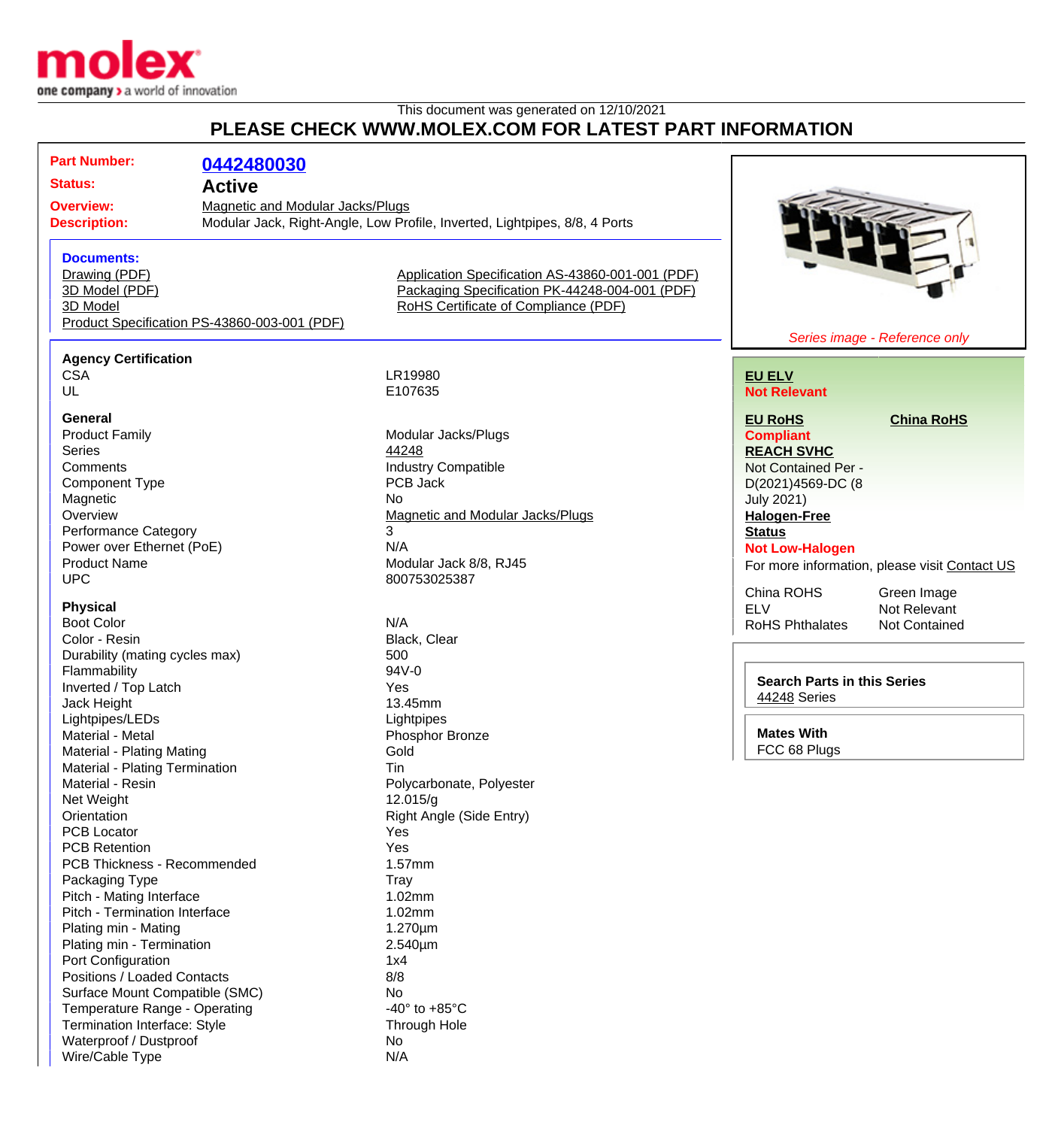| <b>Electrical</b><br>Current - Maximum per Contact<br>Grounding to PCB<br>Shielded<br>Voltage - Maximum                                                                              | 1.5A<br>Yes<br>Yes<br>150V AC (RMS)                                          |  |
|--------------------------------------------------------------------------------------------------------------------------------------------------------------------------------------|------------------------------------------------------------------------------|--|
| <b>Solder Process Data</b><br>Duration at Max. Process Temperature (seconds)<br>Lead-freeProcess Capability<br>Max. Cycles at Max. Process Temperature<br>Process Temperature max. C | 005<br>WAVE<br>001<br>260                                                    |  |
| <b>Material Info</b>                                                                                                                                                                 |                                                                              |  |
| <b>Reference - Drawing Numbers</b><br><b>Application Specification</b><br>Packaging Specification<br><b>Product Specification</b><br><b>Sales Drawing</b>                            | AS-43860-001-001<br>PK-44248-004-001<br>PS-43860-003-001<br>SD-44248-001-001 |  |

## This document was generated on 12/10/2021 **PLEASE CHECK WWW.MOLEX.COM FOR LATEST PART INFORMATION**